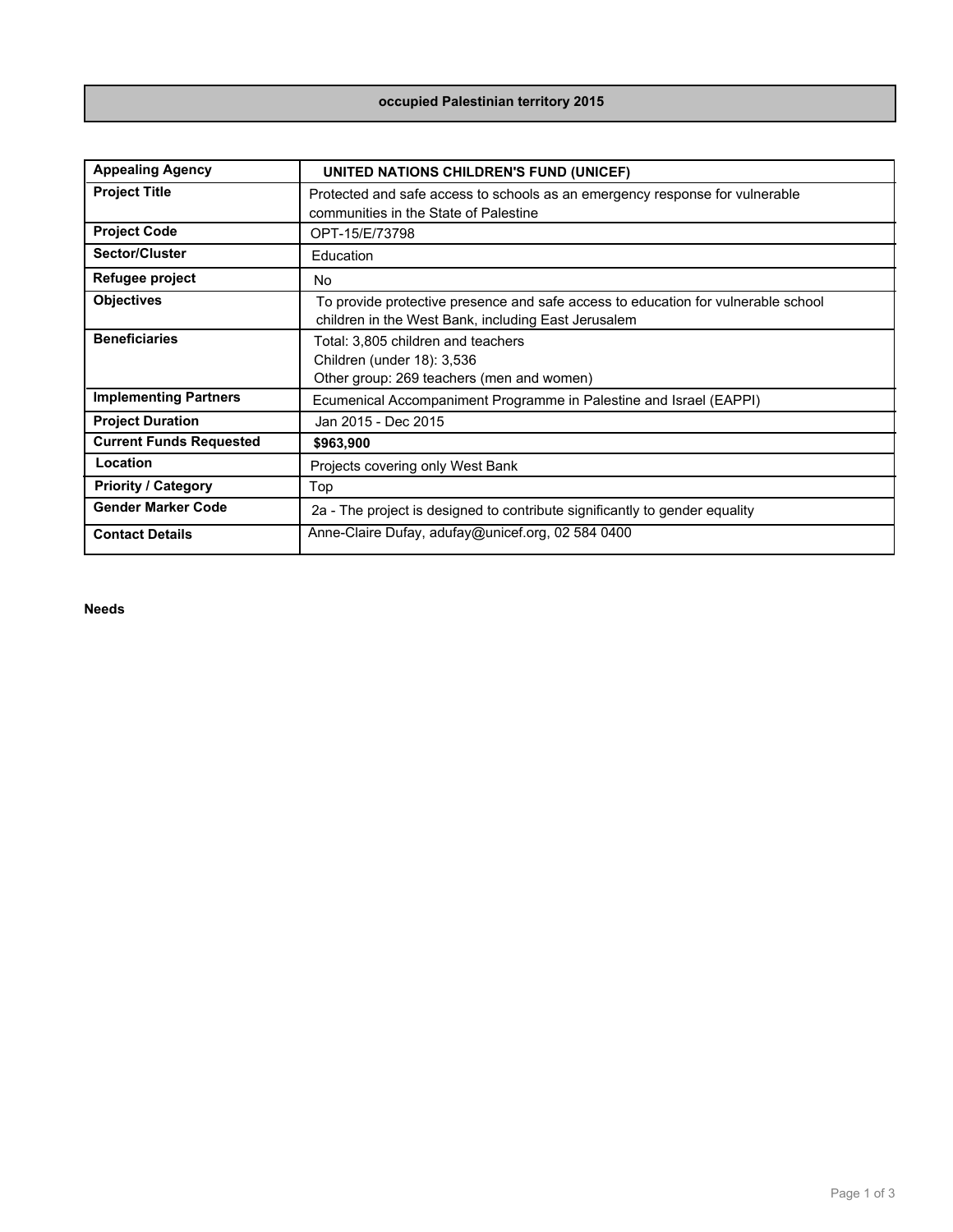Children in the West Bank, including East Jerusalem, face severe and chronic protection challenges getting to and from school every day. They cross Israeli military check points and go through closed military zones where they experience military harassments and violence. Moreover, they often experience settler harassment and violence on their commute and walk for long distances on dangerous and busy roads. The lack of safe access to education results in a decrease in school hours, increased drop out rate of children, and displacement or separation of families; as they seek solutions to find their children school in other locations.

During 2013 and 2014, the protective partner's (EAPPI) participation in the Education Cluster and Child Protection Working Group has resulted in the updated priority list of schools being monitored by EAPPI. The updated list is targeting vulnerable communities (those facing high protection risks) in both Areas B and C in the West Bank, Seam Zone and Bedouin communities. EAPPI will focus on serious protection issues affecting children and teachers on their way to school, thus necessitating protective presence and accompaniment on the way to school in order to ensure adequate access to education.

In all communities, drop out rates for boys and girls is identified as a direct result of settler violence and military harassment.

Regarding the latter, more than 55% of the children currently monitored cross through military checkpoints to reach their schools every day. Harassment by IDF soldiers at the checkpoints is especially mentioned as one of the reasons for drop out of girls. Girls mostly drop out when they have to travel to a school outside of their immediate community, which is often the case with secondary education. Even though boys are often treated more violently than girls and are more often subject to detention and arrest, the fear experienced by girls during their commute is markedly higher for girls than for boys. Delays within checkpoints, sometimes within enclosed spaces with male soldiers, frequent bag checking and occasional physical searches has prompted a considerable number of girls to drop out of school altogether. Types of harassment most prominent include: unnecessary delays, verbal abuse and provocation, bag searches and physical harassment.

Moreover settler violence further encourages school drop out; it consists mainly of verbal harassment, spitting, provocation inciting graffiti and damage to school properties, physical assaults and rock throwing.

As part of the worsening political turmoil during 2014, an increase in the number of cases of harassment by soldiers and settlers towards school children has been recorded by EAs as well as Protective Presence Partners. Recent reports provided by EAPPI (October 2014), indicate that the most vulnerable areas continue to experience serious issues, such as checkpoints 55 and 56. The Al Minya, As Sawiya and Burin schools have all had military incursions, with Burin experiencing both flying checkpoints at the entrance to the village and one sound bomb being fired in the school yard. The Tuqu' schools continue to suffer from extensive military presence close to the school, which is a source of tension and anxiety especially for the younger students.

In view of this, and in line with increasing requests from schools, communities and Protective Presence Partners, have requested the continuation of protective presence, increasing the frequency, and where necessary scope, of providing protective presence.

Activities will be conducted in coordination with the MoEHE, Education Cluster, Child Protection Working Group, local communities and schools.

## **Activities or outputs**

1. Mobilisation, training, facilitating and debriefing of volunteers on protective presence principles, cultural and country specific background, including gender sensitivity and equality issues, monitoring, reporting, intervening, awareness raising and non violence principals;

- 2. Provide Protective Presence to children and teachers (both girls and boys, male and female)
- 3. Provide accompaniment to children, teachers communities and schools (equally among male and female)

4. Record cases of intimidation, harassment and excessive violence in special incident reports and checkpoint monitoring forms, by amongst others using mobile phones and cameras. All data gathered in incident reports and checkpoint monitoring forms should be gender disaggregated;

5. Study the link between the school commute in vulnerable areas and school attendance, drop out and family separation (and gender as applicable)

6. Conduct action appeals, advocacy work and awareness raising activities nationally and internationally based on the above mentioned incident reports and electronic documentation;

7. Refer cases of severe stress to the protection cluster and MHPSS Working Group based on incident reports.